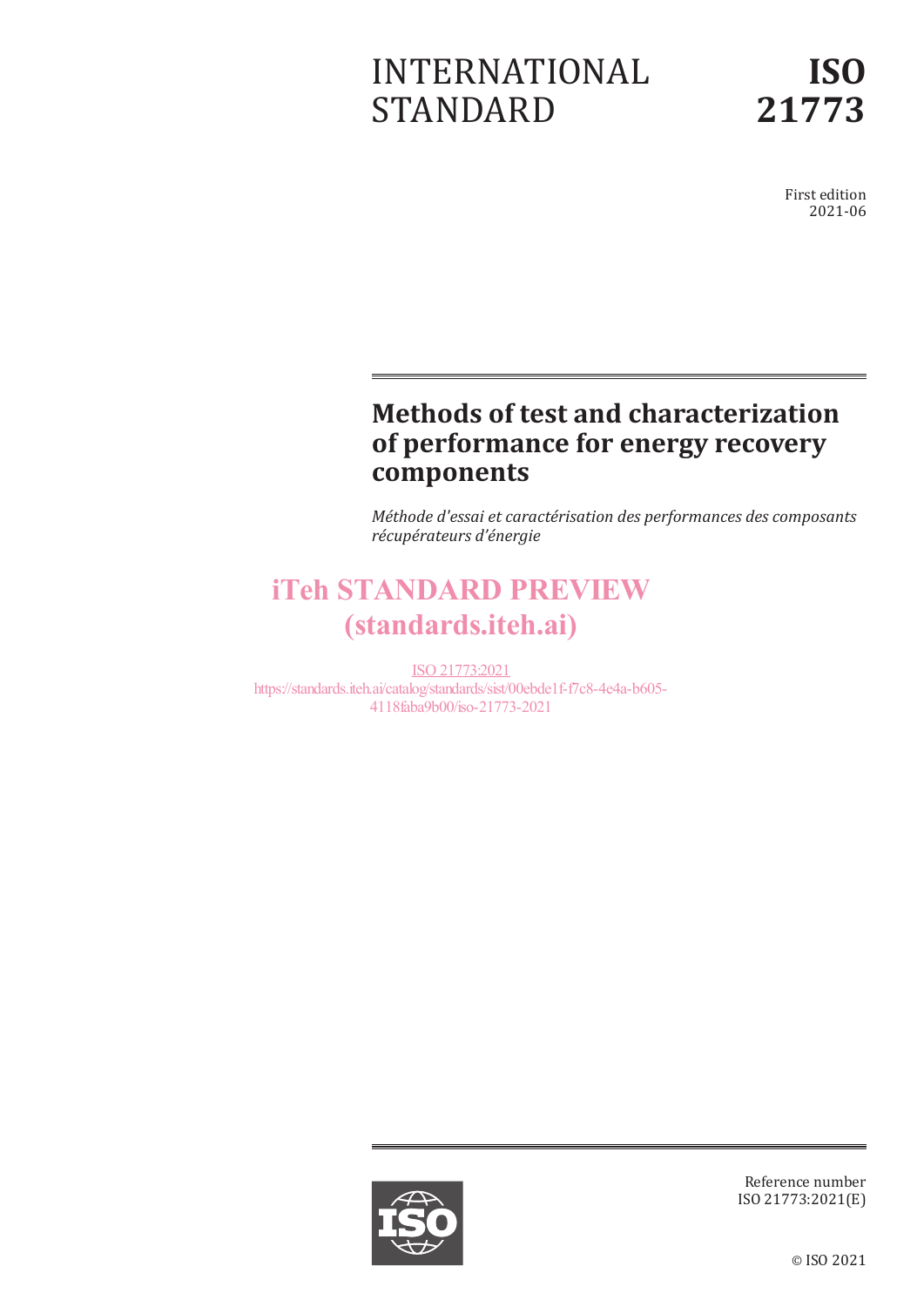# iTeh STANDARD PREVIEW (standards.iteh.ai)

ISO 21773:2021 https://standards.iteh.ai/catalog/standards/sist/00ebde1f-f7c8-4e4a-b605- 4118faba9b00/iso-21773-2021



# **COPYRIGHT PROTECTED DOCUMENT**

#### © ISO 2021

All rights reserved. Unless otherwise specified, or required in the context of its implementation, no part of this publication may be reproduced or utilized otherwise in any form or by any means, electronic or mechanical, including photocopying, or posting on the internet or an intranet, without prior written permission. Permission can be requested from either ISO at the address below or ISO's member body in the country of the requester.

ISO copyright office CP 401 • Ch. de Blandonnet 8 CH-1214 Vernier, Geneva Phone: +41 22 749 01 11 Email: copyright@iso.org Website: www.iso.org Published in Switzerland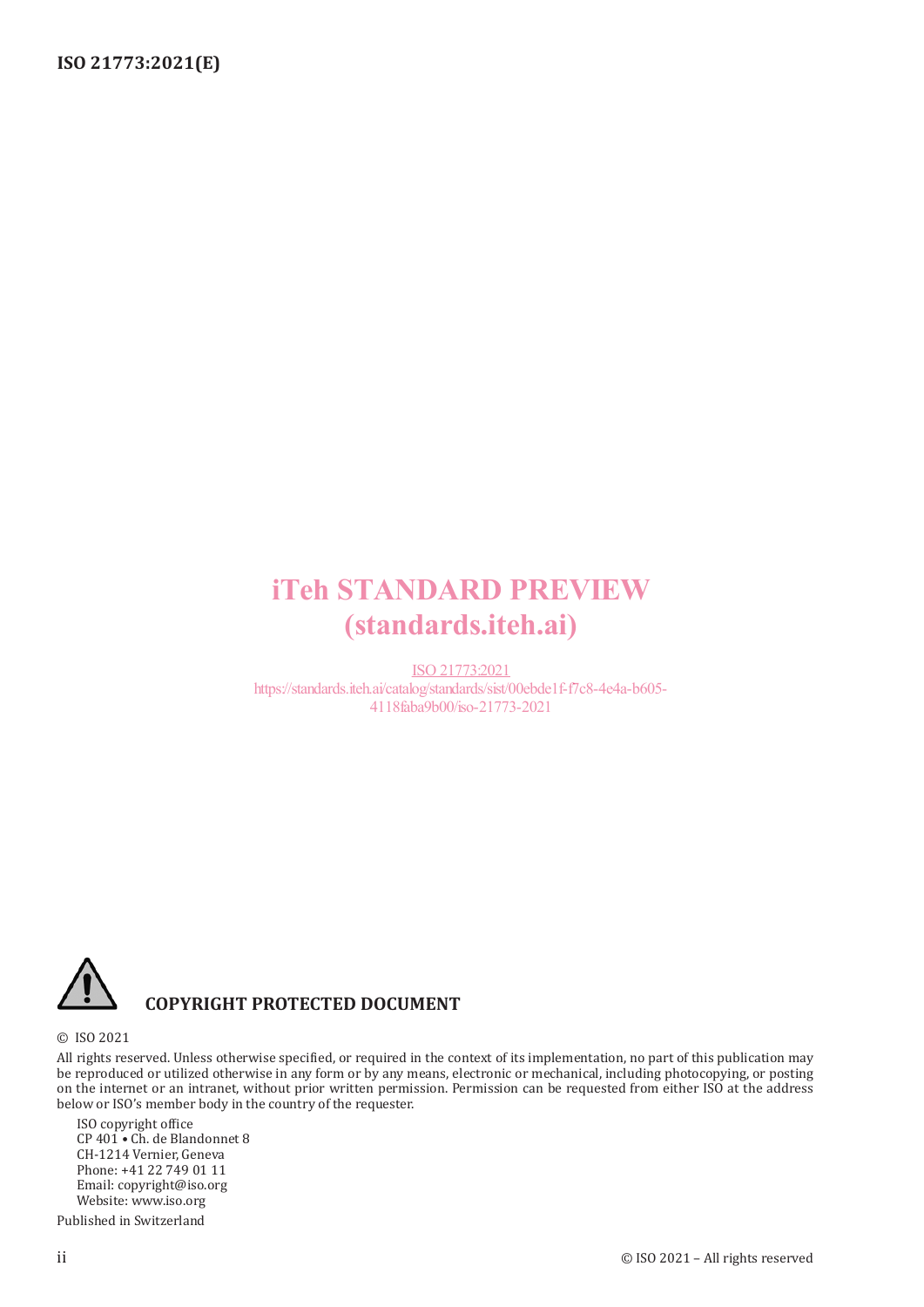# **Contents**

Page

| 1         |                                        |                                                                              |  |  |
|-----------|----------------------------------------|------------------------------------------------------------------------------|--|--|
| 2         |                                        |                                                                              |  |  |
| 3         |                                        |                                                                              |  |  |
| 4         |                                        |                                                                              |  |  |
| 5         |                                        |                                                                              |  |  |
|           | 5.1<br>5.2<br>5.3                      | 5.3.1<br>5.3.2                                                               |  |  |
|           | 5.4<br>5.5<br>5.6<br>5.7<br>5.8<br>5.9 |                                                                              |  |  |
| 6         | 6.1<br>6.2<br>6.3<br>6.4               | Test apparatus STANDARD PREVIEW 99<br>Static pressures (standards.itch.ai) 3 |  |  |
| 7         | 7.1<br>7.2<br>7.3<br>7.4<br>7.5<br>7.6 | Effectiveness tests $10$                                                     |  |  |
| 8         |                                        |                                                                              |  |  |
| 9         | 9.1<br>9.3                             |                                                                              |  |  |
| <b>10</b> | 10.1<br>10.2<br>10.3<br>10.4<br>10.5   | Uncertainty limits 13                                                        |  |  |
| 11        | 11.1<br>11.2<br>11.3                   |                                                                              |  |  |
| 12        | 12.1<br>12.2<br>12.3<br>12.4           |                                                                              |  |  |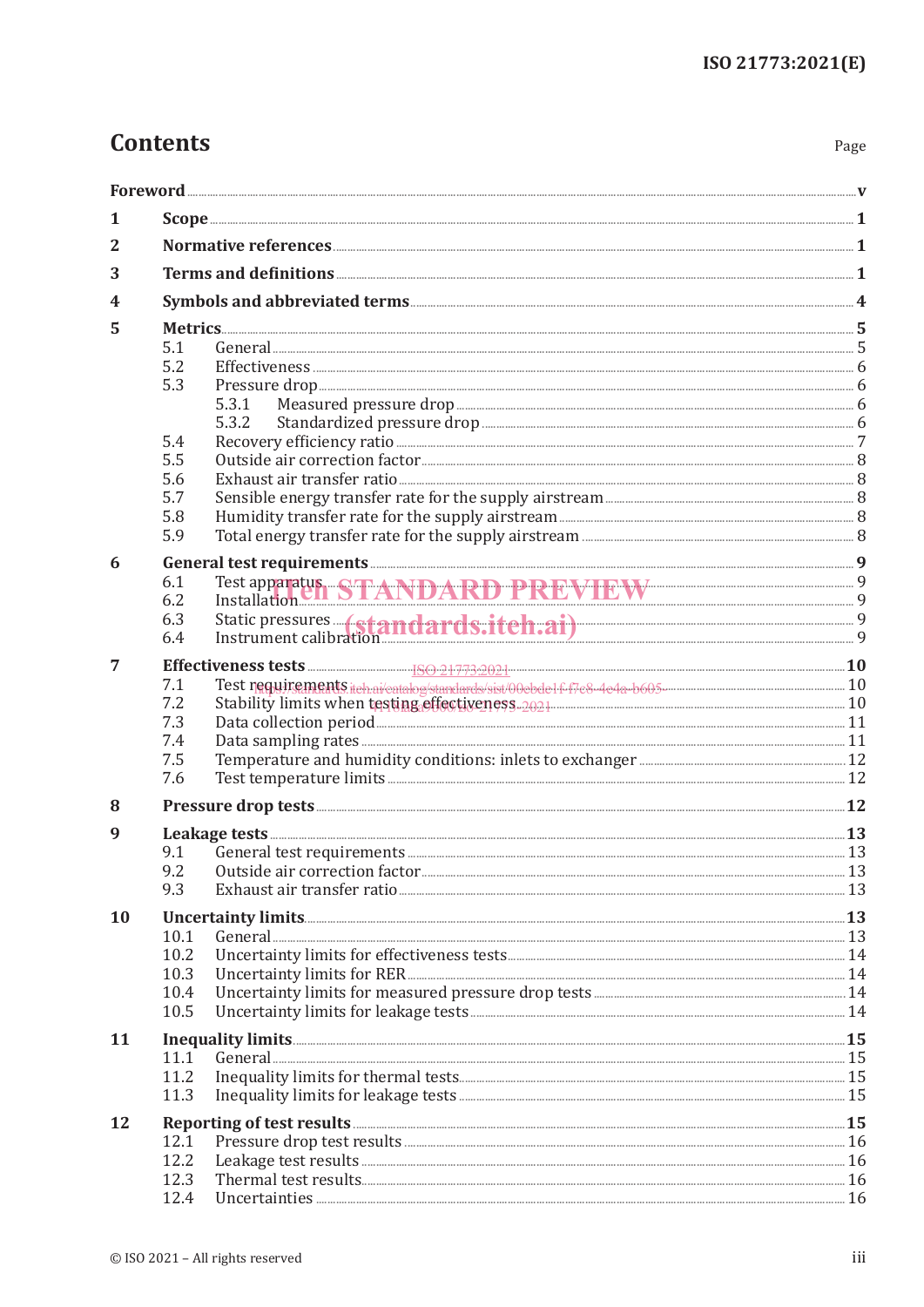# **ISO 21773:2021(E)**

| Annex C (informative) Expression of performance metrics for use in calculation of system    | 32 |
|---------------------------------------------------------------------------------------------|----|
| Annex D (informative) Inequality limits for use when condensate flow rate can be measured37 |    |
| Annex E (informative) Expressions, used in other standards, related to effectiveness as     | 38 |
| <b>Bibliography</b>                                                                         |    |

# iTeh STANDARD PREVIEW (standards.iteh.ai)

ISO 21773:2021 https://standards.iteh.ai/catalog/standards/sist/00ebde1f-f7c8-4e4a-b605- 4118faba9b00/iso-21773-2021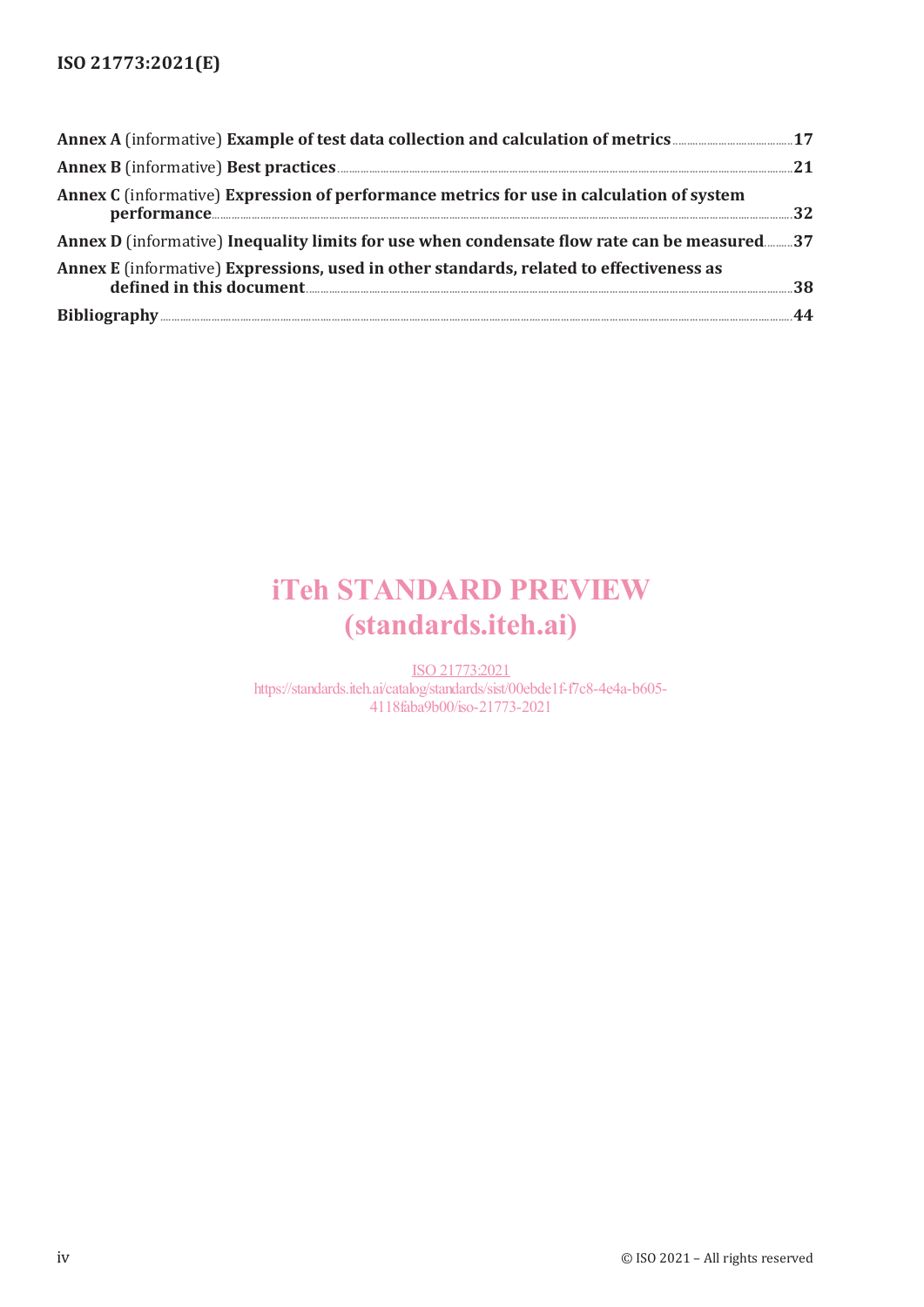# **Foreword**

ISO (the International Organization for Standardization) is a worldwide federation of national standards bodies (ISO member bodies). The work of preparing International Standards is normally carried out through ISO technical committees. Each member body interested in a subject for which a technical committee has been established has the right to be represented on that committee. International organizations, governmental and non-governmental, in liaison with ISO, also take part in the work. ISO collaborates closely with the International Electrotechnical Commission (IEC) on all matters of electrotechnical standardization.

The procedures used to develop this document and those intended for its further maintenance are described in the ISO/IEC Directives, Part 1. In particular, the different approval criteria needed for the different types of ISO documents should be noted. This document was drafted in accordance with the editorial rules of the ISO/IEC Directives, Part 2 (see www.iso.org/directives).

Attention is drawn to the possibility that some of the elements of this document may be the subject of patent rights. ISO shall not be held responsible for identifying any or all such patent rights. Details of any patent rights identified during the development of the document will be in the Introduction and/or on the ISO list of patent declarations received (see www.iso.org/patents).

Any trade name used in this document is information given for the convenience of users and does not constitute an endorsement.

For an explanation of the voluntary nature of standards, the meaning of ISO specific terms and expressions related to conformity assessment, as well as information about ISO's adherence to the experience or<br>World Trade Organization (WTO) principles in the Technical Barriers to Trade (TBT), see www.iso.org/ World Trade Organization (WTO) principles in the Technical Barriers to Trade (TBT), see www.iso.org/ iso/foreword.html. (standards.iteh.ai)

This document was prepared by Technical Committee ISO/TC 86, *Refrigeration and air-conditioning*, Subcommittee SC 6, *Testing and rating of air-conditioners and heat pumps*. /standards.iteh.ai/catalog/standards/sist/00ebde1f-f

Any feedback or questions on this document should be directed to the user's national standards body. A complete listing of these bodies can be found at www.iso.org/members.html.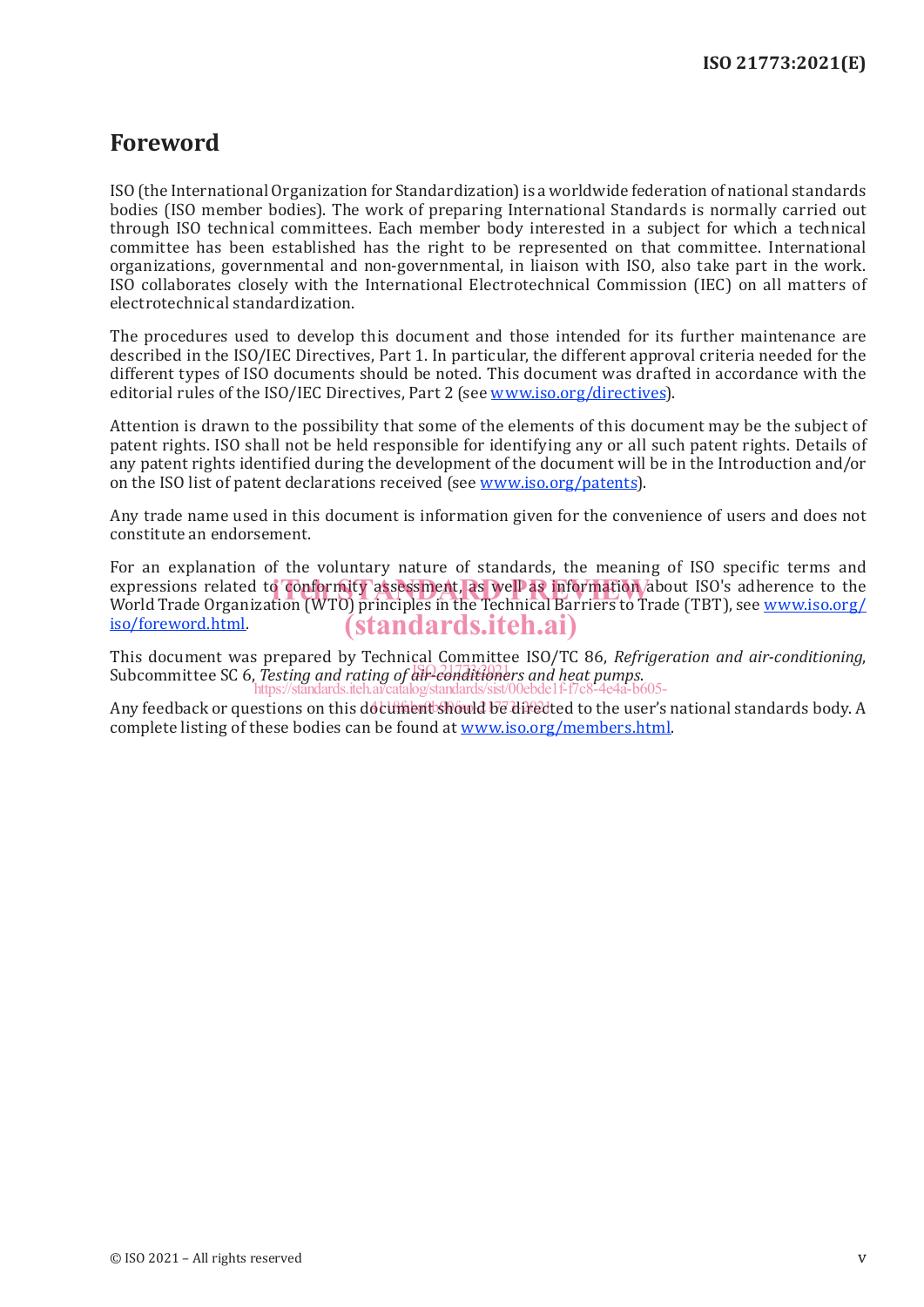# iTeh STANDARD PREVIEW (standards.iteh.ai)

ISO 21773:2021 https://standards.iteh.ai/catalog/standards/sist/00ebde1f-f7c8-4e4a-b605- 4118faba9b00/iso-21773-2021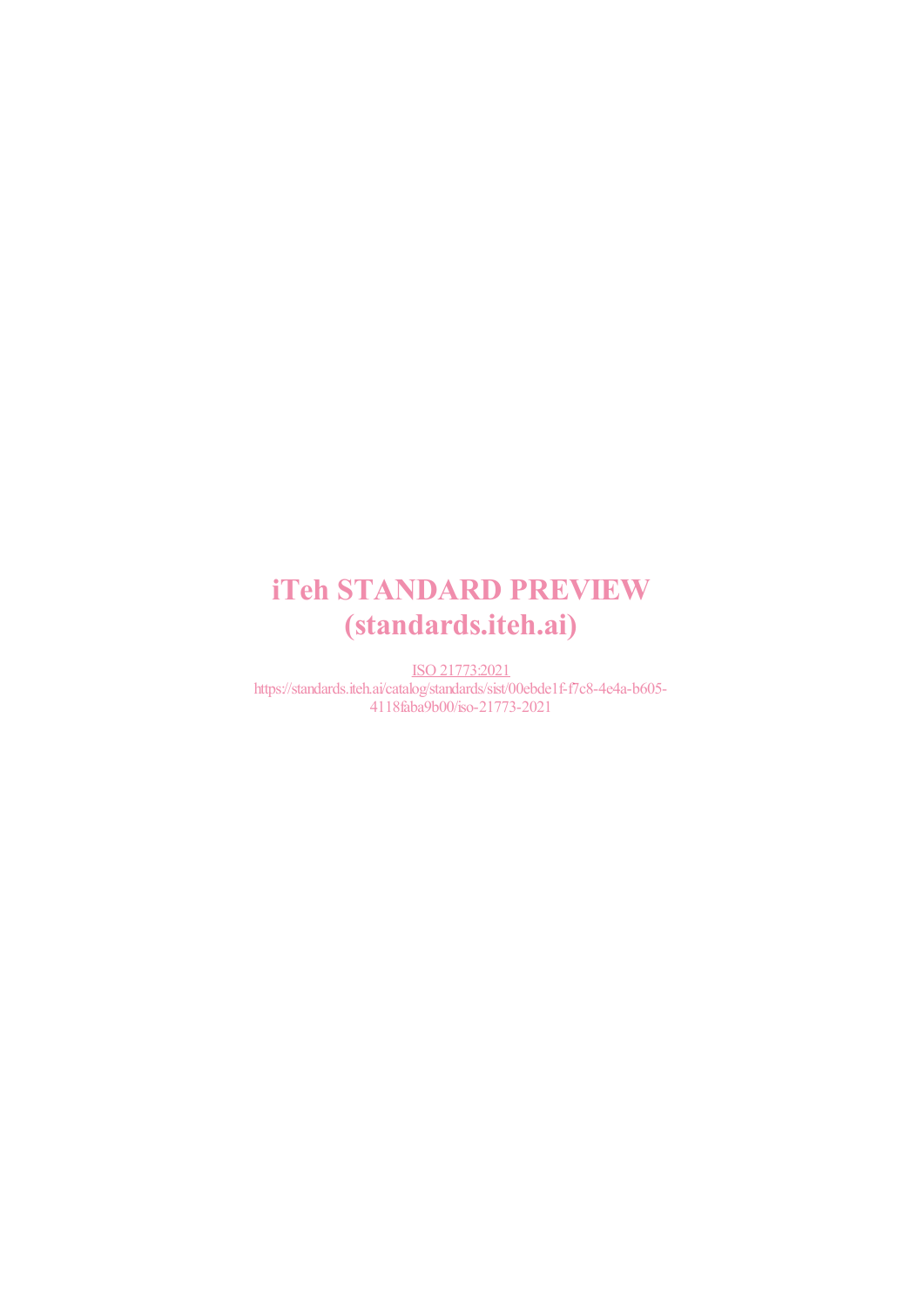# **Methods of test and characterization of performance for energy recovery components**

## **1 Scope**

This document specifies methods for testing and characterizing the performance of air-to-air heat/ energy exchangers when used as devices to transfer heat or heat and water vapor between two airstreams used in ventilation systems. It also specifies methods to characterize the performance of exchangers for use in calculation of the energy performance of buildings. This document is applicable to:

- fixed-plate exchangers (also known as recuperators),
- rotary exchangers, including heat wheels and total energy wheels (also known as regenerators),
- heat pipe exchangers using a heat transfer medium, excluding those using mechanical pumping.

This document does not provide a method for measuring the response of exchangers to the formation of frost.

# 2 Normative references **STANDARD PREVIEW**

The following documents are referred to in the text in such a way that some or all of their content constitutes requirements of this document. For dated references, only the edition cited applies. For undated references, the latest edition of the referenced document (including any amendments) applies. https://standards.iteh.ai/catalog/standards/sist/00ebde1f-f7c8-4e4a-b605-

ISO 3966, Measurement of fluid flow in closed condu<u>its, 3. Vel</u>ocity area method using Pitot static tubes

ISO 5167-1, *Measurement of fluid flow by means of pressure differential devices inserted in circular crosssection conduits running full — Part 1: General principles and requirements*

ISO 5801, *Fans — Performance testing using standardized airways*

ISO 13253, *Ducted air-conditioners and air-to-air heat pumps — Testing and rating for performance*

ISO/IEC 17025:2017, *General requirements for the competence of testing and calibration laboratories*

## **3 Terms and definitions**

For the purposes of this document, the following terms and definitions apply.

ISO and IEC maintain terminological databases for use in standardization at the following addresses:

- ISO Online browsing platform: available at https://www.iso. org/obp
- IEC Electropedia: available at https://www.electropedia.org/

#### **3.1**

#### **effectiveness**

actual energy transfer rate (sensible, latent, or total) divided by the maximum possible energy transfer rate

Note 1 to entry: The formula for effectiveness is given in 5.2.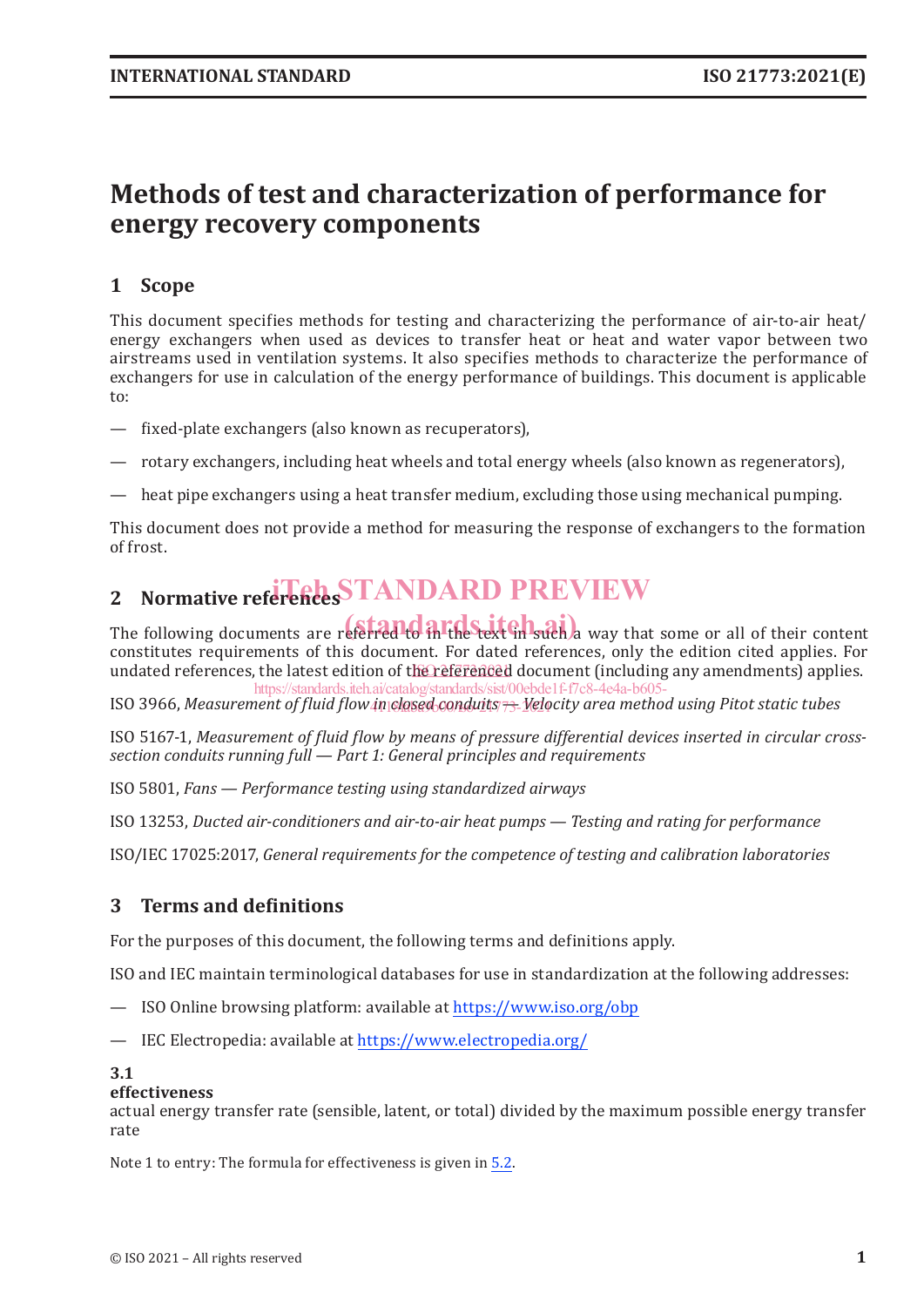#### **3.2**

### **exhaust air transfer ratio**

EATR

tracer gas concentration difference between the *leaving supply air* (3.12) and the *entering supply air* (3.11), divided by the tracer gas concentration difference between the *entering exhaust air* (3.13) and the entering *supply air* (3.11), which quantifies the air quantity transferred from the exhaust to the supply

Note 1 to entry: The formula for EATR is given in 5.6.

Note 2 to entry: It can be expressed as a percentage for rating purposes, but is used as a ratio in the calculation of RER  $(3.6)$ .

#### **3.3**

#### **fixed-plate exchanger**

exchanger with multiple alternate airflow channels, separated by a heat or heat and water vapor transfer plate(s) and connected to supply and exhaust airstreams

#### **3.4**

### **heat pipe exchanger**

exchanger with an array of finned and sealed tubes that are placed in side-by-side supply and exhaust airstreams, which may include an internal wick structure in each tube, and filled with a heat transfer medium

Note 1 to entry: Thermosiphon exchangers are a subset (or type) of heat pipe exchanger in which the heat transfer medium moves by gravitational forces only. TANDARD PREVIEW

(standards.iteh.ai)

#### **3.5**

# **outside air correction factor**

**OACF** 

factor defined as the *entering supply air* (3.11) divided by the *leaving supply air* (3.12) https://standards.iteh.ai/catalog/standards/sist/00ebde1f-f7c8-4e4a-b605-

Note 1 to entry: The formula for OACF is given in <u>585.ba9b00/iso-21773-2021</u>

### **3.6**

### **recovery efficiency ratio**

RER

ratio of the recovered energy rate divided by the sum of the calculated combined fan power and the auxiliary power

Note 1 to entry: The formula for RER is given in 5.4.

Note 2 to entry: RER can be characterized as gross, or as net in which case EATR (3.2) is accounted for.

## **3.7**

## **rotary exchanger**

exchanger with porous discs, fabricated from materials with heat or heat and water vapor retention capacity, that are regenerated by collocated supply and exhaust airstreams

#### **3.8**

#### **standard air**

dry air with a density of 1,204 3 kg/m<sup>3</sup> and a dynamic viscosity of 1,824 7 x 10<sup>-5</sup> kg/(m⋅s)

Note 1 to entry: These conditions approximate dry air at 20  $\degree$ C and 101,325 kPa absolute.

#### **3.9**

#### **station**

location in the test apparatus at which conditions such a temperature, humidity, pressure or airflows are measured

Note 1 to entry: indicated in **Figure 1** as 1, 2, 3 and 4.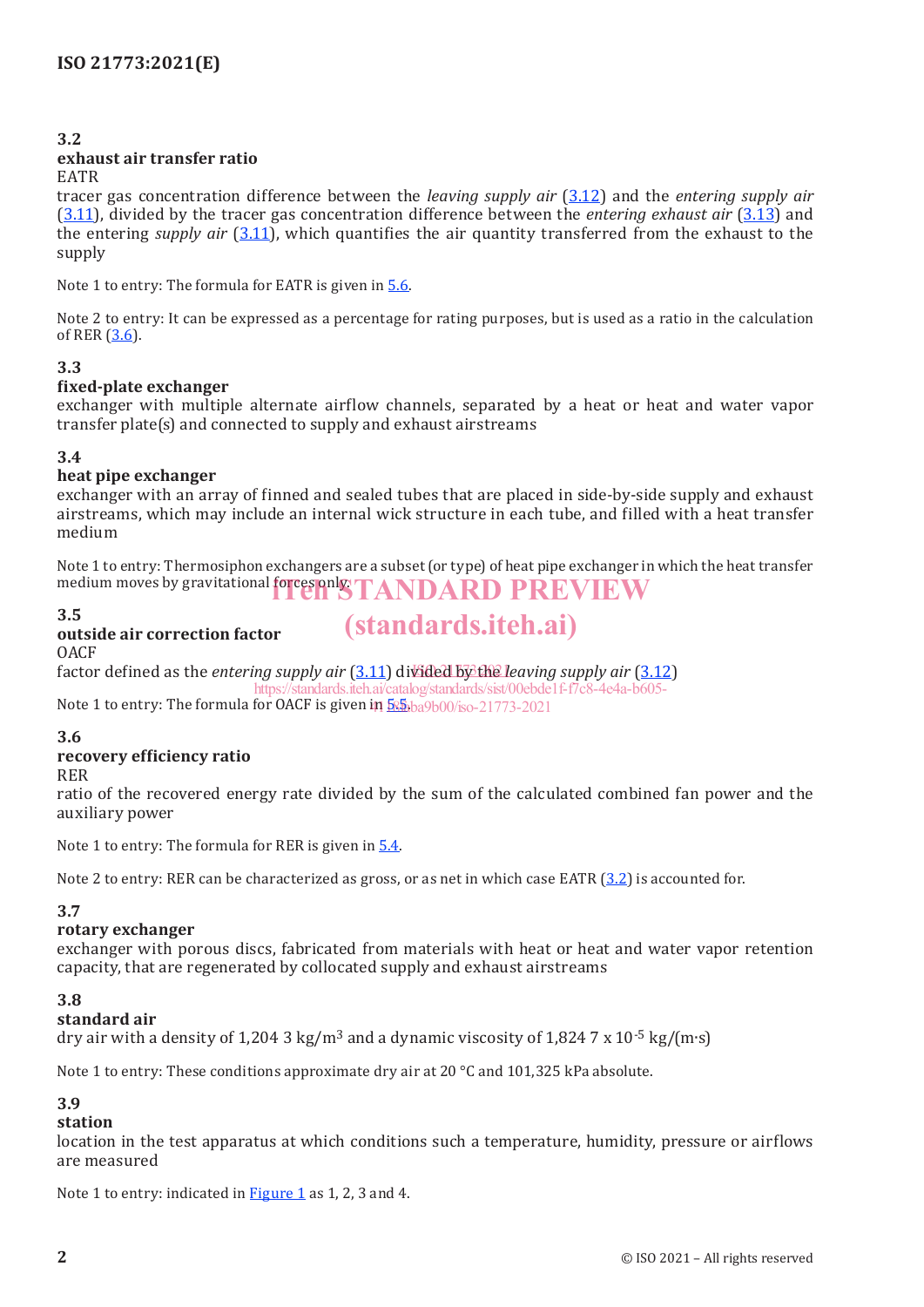### **3.10**

#### **static pressure differential**

static pressure at supply outlet minus the static pressure at exhaust inlet

Note 1 to entry: A positive pressure differential occurs when the static pressure at *station* (3.9) 2 is higher than the static pressure at station 3. A negative pressure differential occurs when the static pressure at station 2 is lower than the static pressure at station 3.

#### **3.11**

**entering supply air** supply air inlet outdoor airflow OA outside air entering the exchanger

Note 1 to entry: Indicated in Figure 1 as 1.

#### **3.12**

**3.13**

return airflow

### **leaving supply air** supply air outlet supply airflow SA

outside air after passing through the exchanger

Note 1 to entry: Indicated in  $Figure 1$  as 2.

## **entering exhaust air** exhaust air inlet iTeh STANDARD PREVIEW (standards.iteh.ai) ISO 21773:2021

RA indoor air entering the exchanger chai/catalog/standards/sist/00ebde1f-f7c8-4e4a-b605-4118faba9b00/iso-21773-2021

Note 1 to entry: Indicated in Figure 1 as 3.

#### **3.14 leaving exhaust air** exhaust air outlet exhaust airflow EA indoor air after passing through the exchanger

Note 1 to entry: Indicated in **Figure 1** as 4.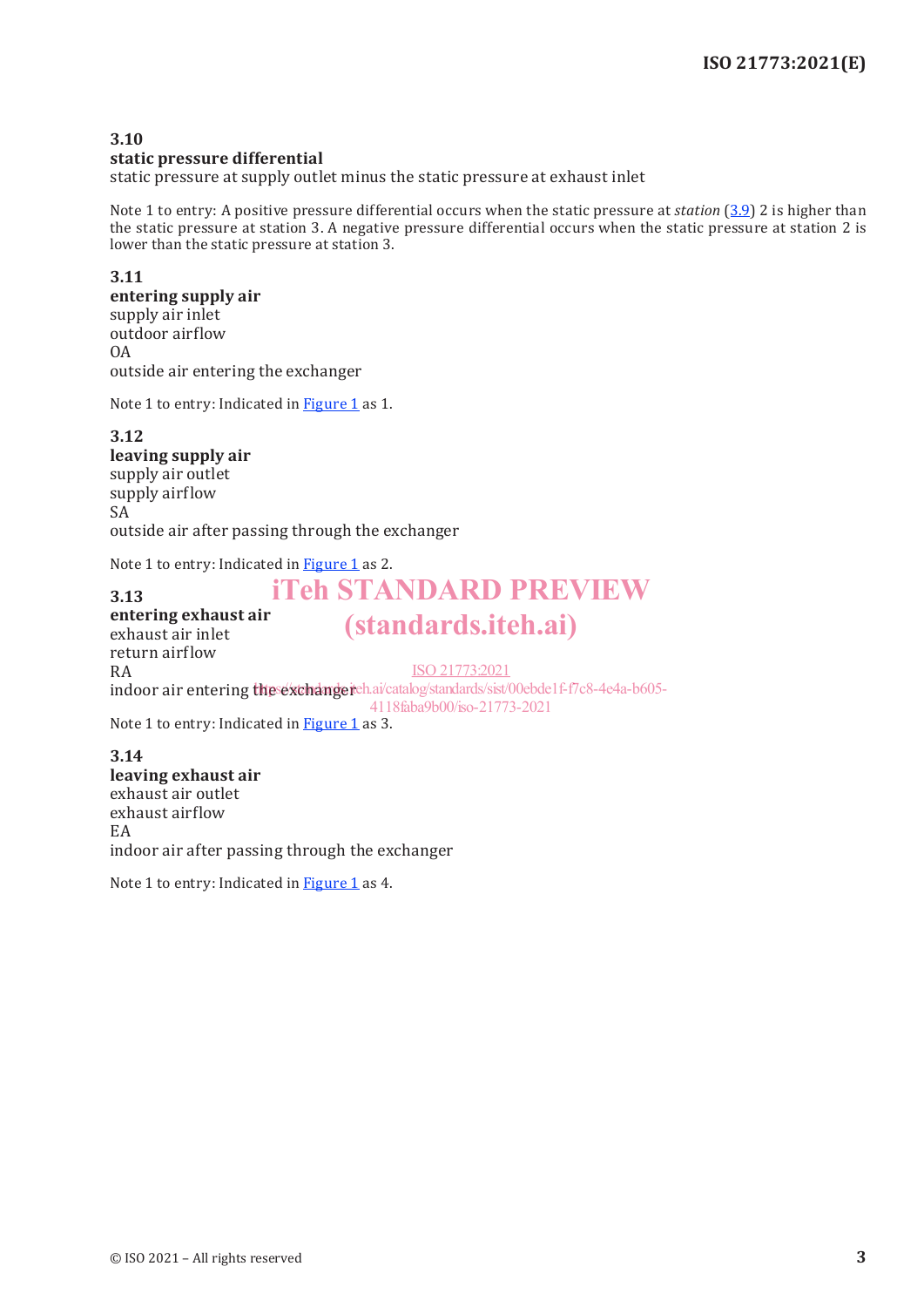

- **Key**
- 
- 3 entering exhaust air 4 leaving exhaust air
- 5 exchanger
- 
- 

## **Figure 1 — Schematic diagram of airflows for heat and energy recovery exchangers**

# 4 Symbols and abbreviated terms **ANDARD PREVIEW** (standards.iteh.ai)

| Symbol                                                                                                                                                                                                                                       | <del>standards.itch.al)</del><br><b>Term</b>                                         | <b>Units</b>             |
|----------------------------------------------------------------------------------------------------------------------------------------------------------------------------------------------------------------------------------------------|--------------------------------------------------------------------------------------|--------------------------|
| $C_i$                                                                                                                                                                                                                                        | Tracer gas concentration at station $i_1(i_1 = 1, 2, 3, 4)$                          | $10^{-6}$                |
| $c_p$                                                                                                                                                                                                                                        | Specific heatiof condensate at its measured temperature 1f-f7c8-4e4a-b605-           | kJ/(kg °C)               |
| $c_{p,i}$                                                                                                                                                                                                                                    | Specific heat of dry air at station 18(hbal) 20354 21773-2021                        | $J/(kg \cdot ^{\circ}C)$ |
| $\delta T_i$                                                                                                                                                                                                                                 | Maximum deviation of any temperature reading of $T_i$ from $T_{AVE,i}$               | $\mathbf K$              |
| $\delta W_i$                                                                                                                                                                                                                                 | Maximum deviation of any humidity ratio reading of $W_i$ in from $W_{\text{AVE},i}$  | kg water / kg dry<br>air |
| $\Delta P_e$                                                                                                                                                                                                                                 | Pressure drop through the exchanger, exhaust air stream, measured                    | Pa                       |
| $\Delta P_{\rm e,ref}$                                                                                                                                                                                                                       | Pressure drop through the exchanger, exhaust air stream, at reference<br>conditions  | Pa                       |
| $\Delta P_{\rm s}$                                                                                                                                                                                                                           | Pressure drop through the exchanger, supply air stream, measured                     | Pa                       |
| $\Delta P_{\rm s,ref}$                                                                                                                                                                                                                       | Pressure drop through the exchanger, supply air stream, at reference condi-<br>tions | Pa                       |
| $\Delta ps_{2,3}$                                                                                                                                                                                                                            | Static pressure differential                                                         | Pa                       |
| $\Delta T_{1\text{-}2}$                                                                                                                                                                                                                      | Temperature change in the supply airstream                                           | °C or K                  |
| $\Delta W_{1-2}$                                                                                                                                                                                                                             | Humidity change in the supply airstream                                              | kg water / kg dry<br>air |
| $\boldsymbol{\mathcal{E}}$                                                                                                                                                                                                                   | Effectiveness                                                                        | $\frac{0}{0}$            |
| $\varepsilon_{\rm sensible}$                                                                                                                                                                                                                 | Sensible effectiveness                                                               | $\frac{0}{0}$            |
| $\varepsilon_{\text{latt}}$                                                                                                                                                                                                                  | Latent effectiveness                                                                 | $\frac{0}{0}$            |
| $\varepsilon_{\underline{\text{total}}}$                                                                                                                                                                                                     | Total effectiveness                                                                  | $\frac{0}{0}$            |
| $F_{\underline{\text{oac}}}$                                                                                                                                                                                                                 | Outside air correction factor (OACF)                                                 | 1 <sup>a</sup>           |
| $h_i$                                                                                                                                                                                                                                        | Enthalpy of air at station $i$ ( $i = 1, 2, 3, 4$ )                                  | kJ/kg dry air            |
| Some quantities of dimension 1 are defined as ratios of two quantities of the same kind. The coherent derived unit is<br>a<br>the number 1 (ISO 80000-1:2009, 3.8).<br>b<br>$T_e$ and $W_e$ are defined and discussed in $\frac{AnnexE}{}$ . |                                                                                      |                          |
|                                                                                                                                                                                                                                              |                                                                                      |                          |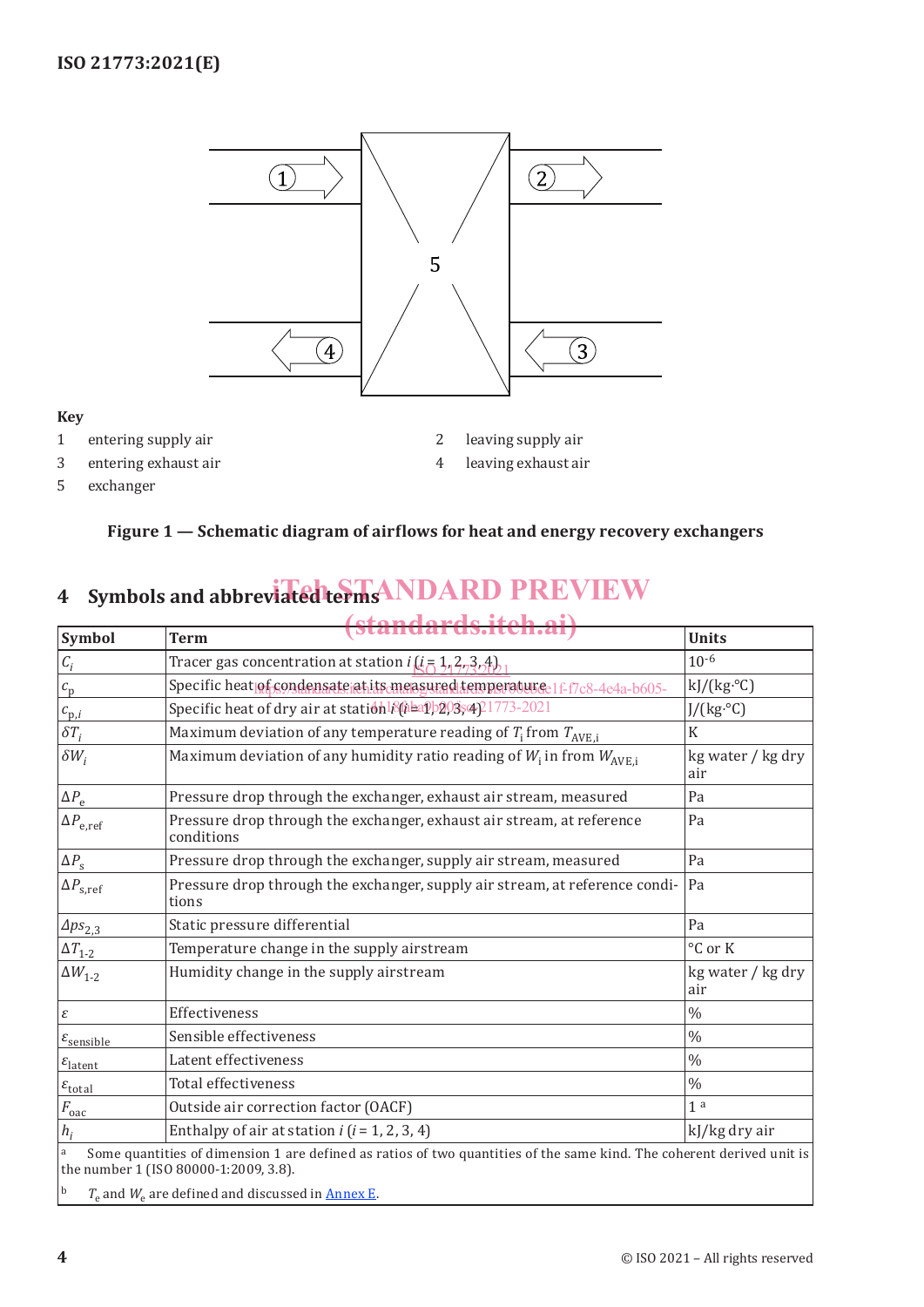| Symbol                             | <b>Term</b>                                                                                                                                                    | <b>Units</b>                      |
|------------------------------------|----------------------------------------------------------------------------------------------------------------------------------------------------------------|-----------------------------------|
| $h_{\underline{\mathrm{fg}}}$      | Heat of vaporization of water                                                                                                                                  | J/kg                              |
| $\dot{m}_{\rm condensate}$         | Measured condensate flow rate                                                                                                                                  | kg/s                              |
| $\dot{m_i}$                        | Mass flow rate of dry air at station $i$ ( $i$ = 1, 2, 3, 4)                                                                                                   | kg/s                              |
| $m_s/m_e$                          | Ratio of supply air outlet mass flow rate to exhaust air inlet mass flow rate                                                                                  | 1 <sup>a</sup>                    |
| $\eta_{\rm fs,fe}$                 | Combined efficiencies of the supply and exhaust air fan and drive                                                                                              | 1 <sup>a</sup>                    |
| $ps_i$                             | Static pressure at station $i$ ( $i$ = 1, 2, 3, 4)                                                                                                             | Pa                                |
| $q_{\rm aux}$                      | Auxiliary power input to the exchanger (e.g. to rotate a wheel)                                                                                                | kW                                |
| $Q_{\rm latent}$                   | Humidity transfer rate                                                                                                                                         | kg water/(kg dry<br>$air \cdot s$ |
| $Q_{\rm sensible}$                 | Sensible energy transfer rate                                                                                                                                  | W                                 |
| $Q_{\text{total}}$                 | Total energy transfer rate                                                                                                                                     | W                                 |
| $Q_{2}$                            | Leaving supply volume flow rates                                                                                                                               | $m^3/s$                           |
| $Q_3$                              | Entering exhaust volume flow rates                                                                                                                             | $m^3/s$                           |
| $\rho_i$                           | Dry air density at station $i$ ( $i$ = 1, 2, 3, 4)                                                                                                             | $\text{kg/m}^3$                   |
| $R_{\underline{\text{eat}}}$       | Exhaust air transfer ratio (EATR)                                                                                                                              | 1 <sup>a</sup>                    |
| $R_{\rm rer, gross}$               | Gross recovery efficiency ratio (gross RER)                                                                                                                    | W/W                               |
| $R_{\text{rer,net}}$               | Net recovery efficiency ratio (net RER)                                                                                                                        | W/W                               |
| $\boldsymbol{\theta}$              | Purge angle                                                                                                                                                    | $\circ$                           |
| $T_{AVE,i}$                        | Average value of temperature readings taken at station [i]=1, 2, 3, 4) dur-<br>ing a measurement period                                                        | $\rm ^{\circ}C$                   |
| $T_{\underline{{\rm condensate}}}$ | Measured temperature of the condensate <b>Ch.ai</b>                                                                                                            | $\rm ^{\circ}C$                   |
| $T_{\rm e}$                        | Temperature efficiency                                                                                                                                         | $0/0$ b                           |
| $T_i$                              | Dry-bulb temperature at station $\frac{2(7232928)}{8}$ , 4)                                                                                                    | $\rm ^{\circ}C$                   |
| $T_{\text{WB},i}$                  | Wet-bulb temperature at station in the 11-17c8-4e4a-b605                                                                                                       | $\rm ^{\circ}C$                   |
| U                                  | Expanded relative uncertainty                                                                                                                                  | 1 <sup>a</sup>                    |
| $W_{AVE,i}$                        | Average value of humidity readings taken at station $i$ ( $i$ = 1, 2, 3, 4) during a<br>measurement period                                                     | kg water/kg dry<br>air            |
| $W_{\rm e}$                        | Humidity efficiency                                                                                                                                            | $0/0$ b                           |
| $W_i$                              | Humidity at station $i$ ( $i$ = 1, 2, 3, 4)                                                                                                                    | kg water/kg dry<br>air            |
| $\mu_{\rm i}$                      | Dynamic viscosity at station $i$ ( $i = 1, 2, 3$ or 4)                                                                                                         | kg/(m·s)                          |
| $\mu_{\rm s}$                      | Dynamic viscosity of standard air = $1,824$ 7 x $10^{-5}$                                                                                                      | kg/(m·s)                          |
|                                    | Some quantities of dimension 1 are defined as ratios of two quantities of the same kind. The coherent derived unit is<br>the number 1 (ISO 80000-1:2009, 3.8). |                                   |

 $\vert b \vert$  *T*<sub>e</sub> and *W*<sub>e</sub> are defined and discussed in <u>Annex E</u>.

## **5 Metrics**

## **5.1 General**

The performance of an air-to-air heat/energy exchanger is primarily characterized by its sensible, latent, and total effectiveness [see Formulae (1), (2) and (3)] its pressure drops [see Formulae (4), (5), (6) and (7)], its recovery efficiency ratio [see Formulae (8) and (9)], the outside air correction factor [see Formula (10)], and its exhaust air transfer ratio [see Formula (11)]. Formulae (1) to (3) reproduced with permission from ANSI/ASHRAE 84:2020. Formulae (4) through (11) are based on formulae in ANSI/ ASHRAE 84-2020 with permission from ANSI/ASHRAE. Annex E provides guidance on equivalence between the metrics provided in this document and related metrics in use in certain other standards.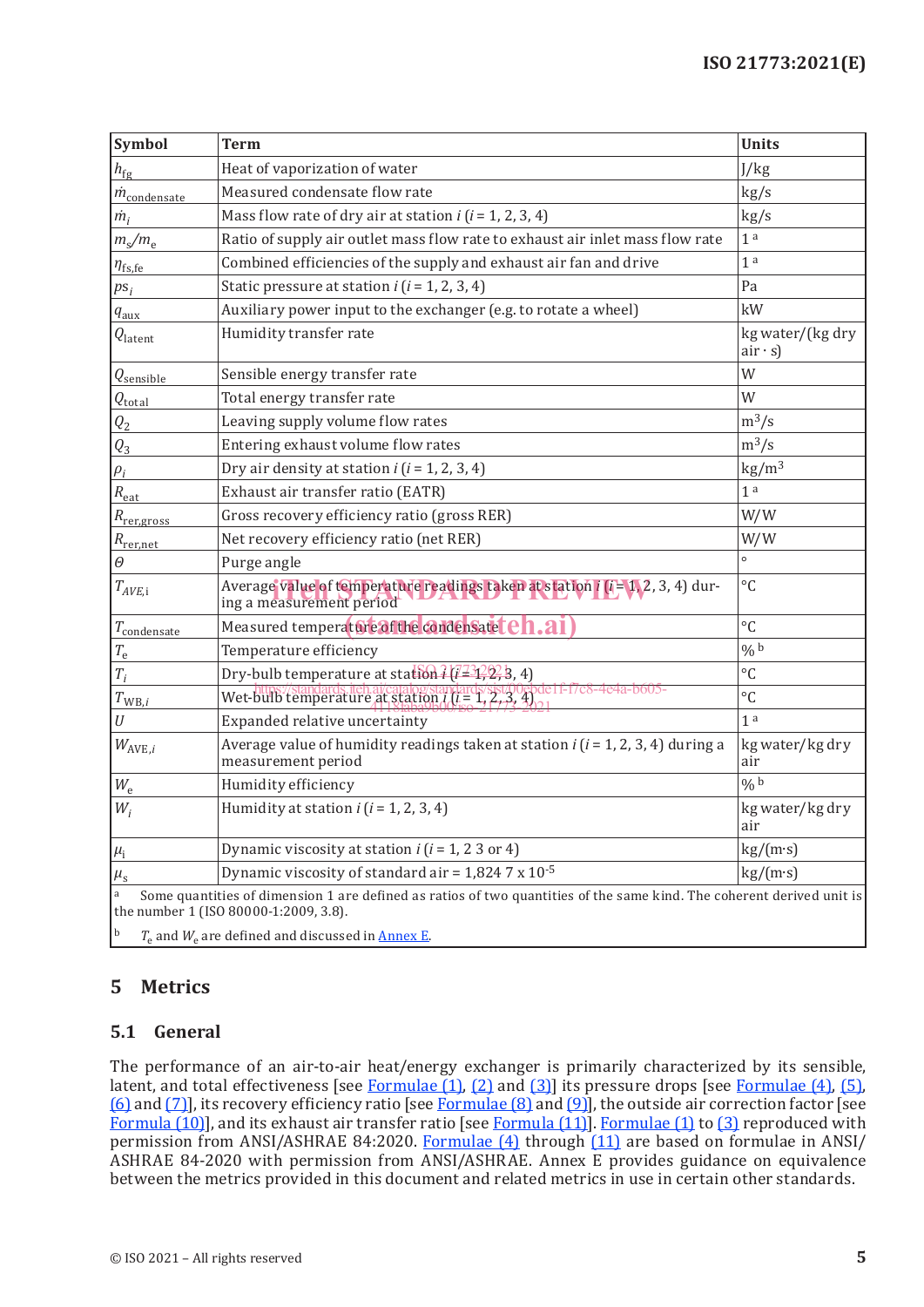Derived metrics that are needed for use in calculating the performance of complete systems include sensible energy transfer rate (see Formula (12)), humidity transfer rate (see Formula (13) and enthalpy transfer rate (see Formula (14)).

See Clause 4 for the units of different quantities.

### **5.2 Effectiveness**

The sensible, latent, and total effectiveness ( $\varepsilon$ <sub>sensible</sub>,  $\varepsilon$ <sub>latent</sub> and  $\varepsilon$ <sub>total</sub>) are defined by <u>Formulae (1), (2)</u> and  $(3)$ :

$$
\varepsilon_{\text{sensible}} = \frac{\dot{m}_2 \left( c_{p,1} T_1 - c_{p,2} T_2 \right)}{\dot{m}_{\text{min}} \left( c_{p,1} T_1 - c_{p,3} T_3 \right)} \tag{1}
$$

$$
\varepsilon_{\text{latent}} = \frac{\dot{m}_2 \left( h_{\text{fg,1}} W_1 - h_{\text{fg,2}} W_2 \right)}{\dot{m}_{\text{min}} \left( h_{\text{fg,1}} W_1 - h_{\text{fg,3}} W_3 \right)} \tag{2}
$$

$$
\varepsilon_{\text{total}} = \frac{\dot{m}_2 \left( h_1 - h_2 \right)}{\dot{m}_{\text{min}} \left( h_1 - h_3 \right)} \tag{3}
$$

where

| $\dot{m_i}$         | is the mass flow rate at station's (N#D) 2013D PREVIEW                                                 |
|---------------------|--------------------------------------------------------------------------------------------------------|
| $\dot{m}_{\rm min}$ | is the lesser of $\dot{m}_2$ and $\dot{m}_3$ (standards.itch.ai)                                       |
| $c_{p,i}$           | is the specific heat of dry air at station $i$ ( $i = 1, 2$ or 3)                                      |
| $h_{\text{fg},i}$   | is the heat of vaporization of water at station in the on-88-4e4a-b605-<br>4118faba9b00/iso-21773-2021 |
| $T_i$               | is the dry-bulb temperature at station $i$ ( $i = 1, 2$ or 3)                                          |
| $W_i$               | is the humidity at station $i$ ( $i = 1, 2$ or 3)                                                      |
| $h_i$               | is the enthalpy at station $i$ ( $i = 1, 2$ or 3)                                                      |

### **5.3 Pressure drop**

### **5.3.1 Measured pressure drop**

The air friction pressure drops ( $\Delta P_s$  and  $\Delta P_e$ ) at specific conditions and air mass flow rate through the exchanger are defined by Formulae  $(4)$  and  $(5)$ :

$$
\Delta P_{\rm s} = p s_1 - p s_2 \tag{4}
$$

$$
\Delta P_{\rm e} = p s_3 - p s_4 \tag{5}
$$

where  $ps_i$  is the static pressure at station *i* (*i* = 1, 2, 3 or 4).

### **5.3.2 Standardized pressure drop**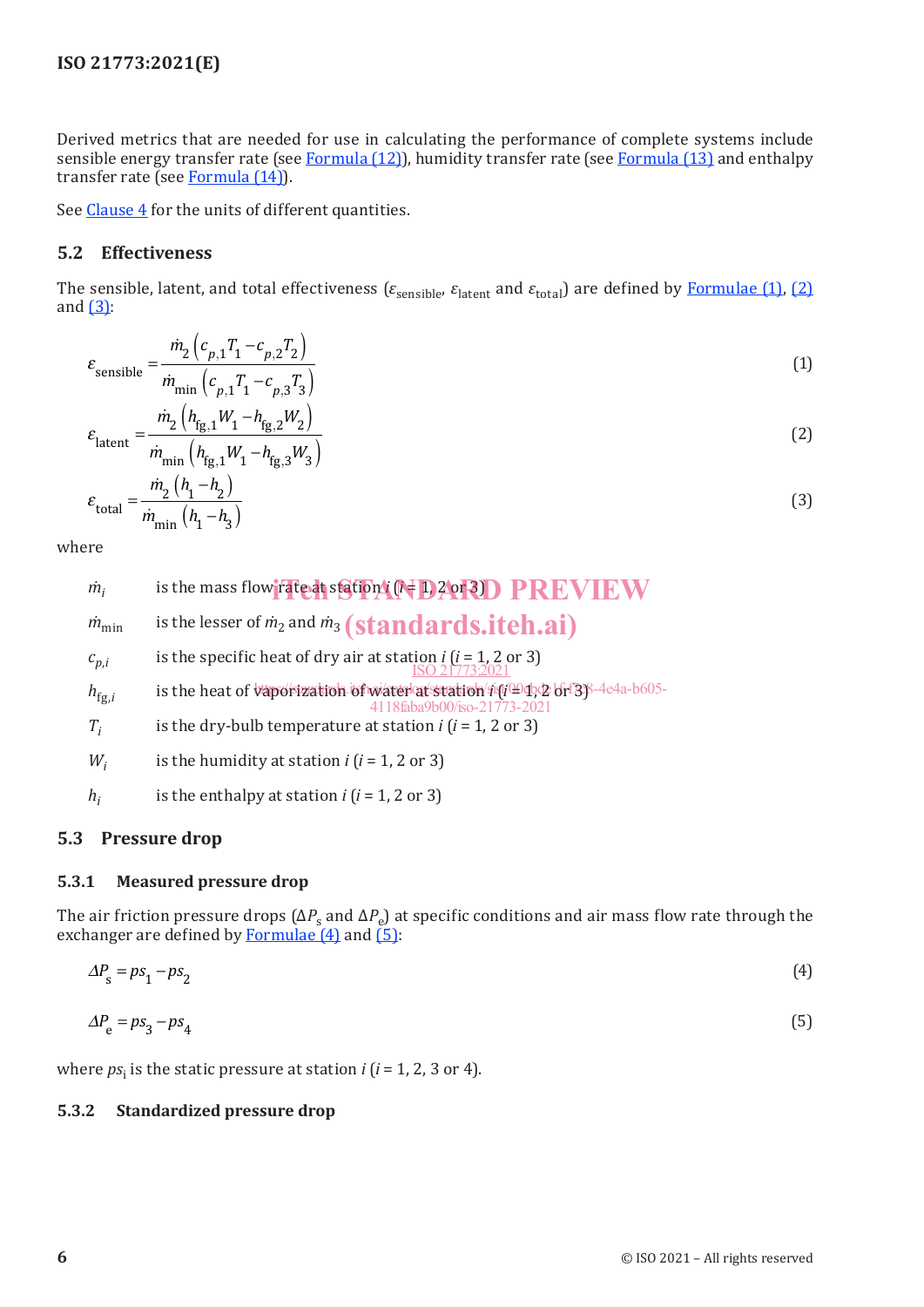Air friction pressure drops at reference conditions (ΔP<sub>s,ref</sub> and ΔP<sub>e,ref</sub>)can be determined by Formulae (6 and  $(7)$ :

$$
\Delta P_{\rm s,ref} = \left| ps_1 \left( \frac{\rho_1}{\rho_s} \right) \left( \frac{\mu_s}{\mu_1} \right) - ps_2 \left( \frac{\rho_2}{\rho_s} \right) \left( \frac{\mu_s}{\mu_2} \right) \right| \tag{6}
$$

$$
\Delta P_{\text{e,ref}} = \left| ps_3 \left( \frac{\rho_3}{\rho_s} \right) \left( \frac{\mu_s}{\mu_3} \right) - ps_4 \left( \frac{\rho_4}{\rho_s} \right) \left( \frac{\mu_s}{\mu_4} \right) \right| \tag{7}
$$

where

 $\rho_i$  is the density at station *i* (*i* = 1, 2, 3 or 4) kg/m<sup>3</sup>

 $\rho_s$  is the standard density of air = 1,2043 kg/m<sup>3</sup>

$$
\mu_i
$$
 is the dynamic viscosity at station *i* (*i* = 1, 2 3 or 4) kg/(m·s)

 $\mu$ <sub>s</sub> is the dynamic viscosity of standard air = 1,8247 x 10<sup>-5</sup> kg/(m⋅s)

#### **5.4 Recovery efficiency ratio**

a) The gross recovery efficiency ratio ( $R_{\text{re},\text{gross}}$ ) of a heat/energy exchanger is defined by **Formula** (8):

$$
R_{\text{rer,gross}} = \frac{\mathbf{i} \mathbf{T}_{\text{eq}}^{m} \mathbf{h}_{\text{1}} \mathbf{S}_{\text{q}}^{h}_{\text{2}}}{\frac{\Delta P_{\text{g}} Q_{2}}{1000 \cdot \eta_{\text{fan, s}}} + \frac{\Delta P_{\text{eq}} Q_{3}}{1000 \cdot \eta_{\text{fan, e}}} \mathbf{t}_{\text{aux}} d_{\text{S}}. \text{itch.} \text{ai})}
$$
(8)

b) The net recovery efficiency ratio ( $R_{\textrm{ref,Meh}}$  of a heat/energy exchanger is defined by <u>Formula (9)</u>:

$$
R_{\text{rer,net}} = \frac{\frac{h_{\text{trps}}}{h_2} \left| h_1 - \frac{h_2 - (R_{\text{eat}}) h_3}{(1 - R_{\text{eat}})} \right|}{\frac{h_2 - (R_{\text{eat}}) h_3}{1000 \cdot \eta_{fan,s}} + \frac{h_2 Q_3}{1000 \cdot \eta_{fan,e}} + q_{\text{aux}}} \tag{9}
$$

where

 $\Delta P_s$  and  $\Delta P_e$  are the measured pressure drops across the supply and exhaust sides of the exchanger, respectively

- $Q_2$  and  $Q_3$  are the leaving supply and entering exhaust volume flow rates
- $\eta_{fs}$  and  $\eta_{fe}$  is the supply and exhaust air fan and drive combined efficiencies
- $q_{\text{aux}}$  is the total auxiliary power input to the exchanger (e.g. to rotate a regenerative wheel, a pump, and to operate controls)

 $R_{\text{eat}}$  is the exhaust air transfer ratio (EATR) expressed as a ratio

In laboratory testing of heat/energy exchangers it is not usually possible to measure the power required to move air through the exchanger directly, as the blowers in the test system also are required to overcome friction pressure of the conditioning equipment, flow measurement equipment, etc. Therefore, the power required to move air through the exchanger shall be calculated, based on a reference fan and drive total efficiency which is selected for the purposes of comparison of one exchanger to another. For example, a performance rating agency could elect to use a reference fan and drive total efficiency of 0,50 in the calculation of RER for all the exchangers for which it provides ratings.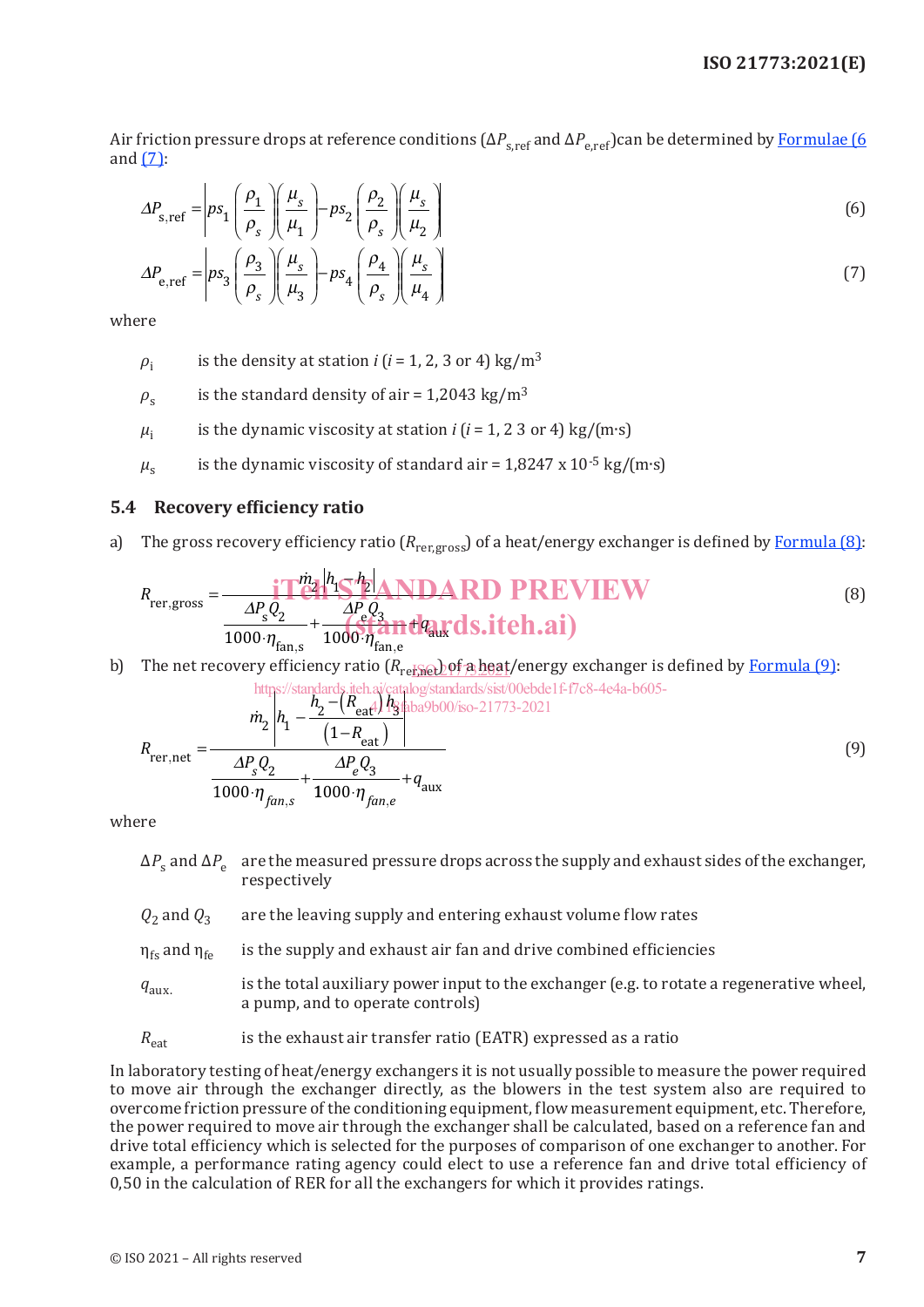#### **5.5 Outside air correction factor**

The outside air correction factor  $(F_{oa})$  of a heat/energy exchanger at a specific operating condition is defined by Formula (10):

$$
F_{\text{oac}} = \frac{\dot{m}_1}{\dot{m}_2} \tag{10}
$$

where  $\dot{m}_{1,2}$  are the mass flow rates at stations 1 and 2

#### **5.6 Exhaust air transfer ratio**

The exhaust air transfer ratio  $(R_{ext})$  of a heat/energy exchanger at a specific operating condition is defined by Formula (11):

$$
R_{\text{eat}} = \frac{C_2 - C_1}{C_3 - C_1} \tag{11}
$$

where *C*<sup>i</sup> are the concentration of tracer gas at stations *i* (*i* = 1, 2, 3 or 4) during the test described in 9.3.

NOTE To express exhaust air transfer ratio as a percentage, multiply by 100.

#### **5.7 Sensible energy transfer rate for the supply airstream**

Sensible energy transfer rate (*Q*<sub>sensible</sub>) into or out of the supply airstream for an exchanger at a specific operating condition is defined by **Formula**  $(12)$ : **dards.iteh.ai**)

$$
Q_{\text{sensible}} = \dot{m}_2 \cdot \left( T_1 c_{p,1} - T_2 c_{p,2} \right) \tag{12}
$$

ISO 21773:2021 https://standards.iteh.ai/catalog/standards/sist/00ebde1f-f7c8-4e4a-b605- 4118faba9b00/iso-21773-2021

where

 $T_{1,2}$  are the temperatures at stations 1 and 2

 $c_{n1,2}$  are the specific heats of dry air at stations 1 and 2

#### **5.8 Humidity transfer rate for the supply airstream**

Humidity transfer rate  $(Q<sub>latent</sub>)$  into or out of the supply airstream for an exchanger at a specific operating condition is defined by Formula (13):

$$
Q_{\text{latent}} = \dot{m}_2 \cdot \Delta W_{1-2} \tag{13}
$$

where  $\Delta W_{1-2}$  is the humidity change for the supply airstream.

#### **5.9 Total energy transfer rate for the supply airstream**

Total energy transfer rate  $(Q<sub>total</sub>)$  into or out of the supply airstream for an exchanger at a specific operating condition is defined by Formula (14):

$$
Q_{\text{total}} = \dot{m}_2 \cdot \Delta h_{1-2} \tag{14}
$$

where  $\Delta h_{1-2}$  is the enthalpy change for the supply airstream.